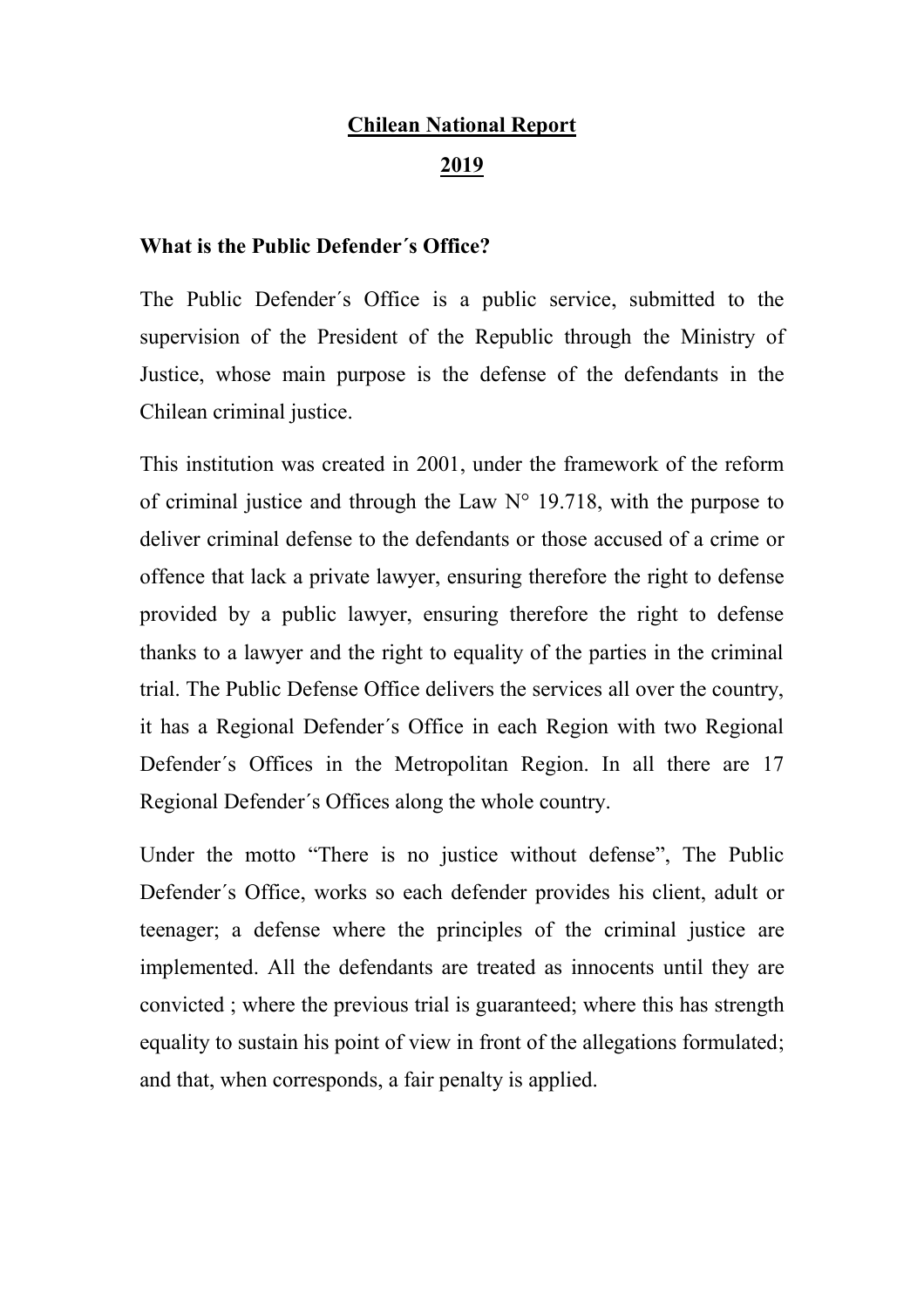## **Institutional Mission**

Offer criminal defense of high professional quality for people that do not have a lawyer for any circumstance whatsoever; using a mixed public and private crime defender system; surveilling equality before law, for the due process and acting with deep respect for human dignity or our representatives.

### **Institutional Vision**

To be an autonomous public institution positively recognized as a service of crime defense service of excellence to anyone that requires it, participating in the public policies generation in the criminal area.



## **Strategic objectives**

› Ensure the national coverage of the public criminal defense service through the strengthening of the mixed system.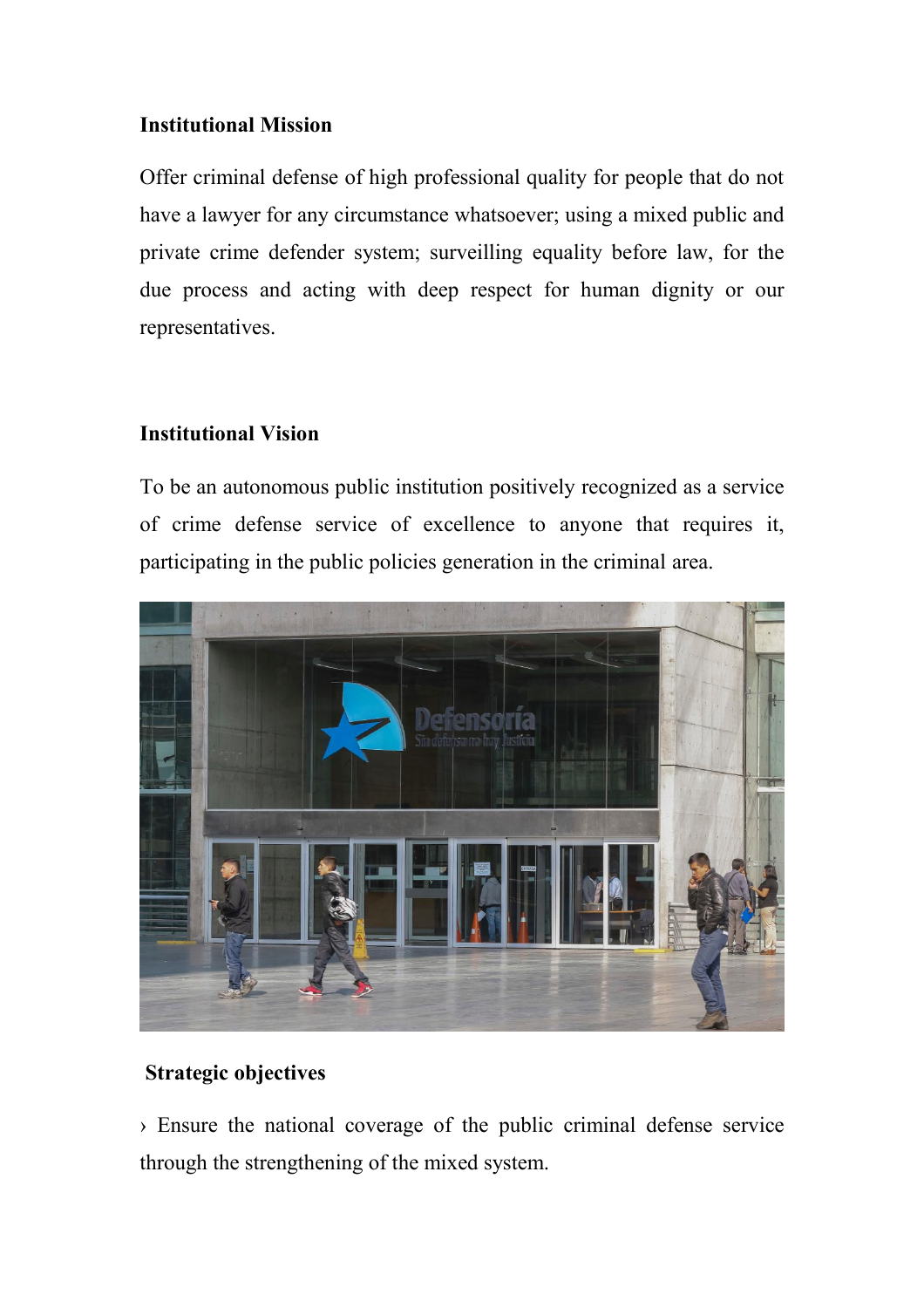› Continuous improvement of the quality service delivered, through the specialization of the crime defense, the optimization of the evaluation and control oriented for user attention.

› Strengthen the correct distribution of rights and the role of the Public Crime Defender´s Office to the community in the framework of the criminal justice system, through the management of knowledge and communicational policy.

› Consolidate the institutional excellence through the effective management of the key processes and the people development.

## **Specialized Defense**

## › Juvenile Defense

The crime juvenile defense offers legal representation specialized to the defendant teenagers and/or those condemned for a crime, simple crime or only offence and have the need of a lawyer. The defender´s office, at a national level, with a work team specially created for the crime defense of teenagers, in whose exercise must supervise the rights deriving directly from the law, the Right Convention of Child Rights as well as another legal tools at a national and international level currently active in Chile.

# › Defense for indigenous people

This specialized service of defense considers special attention to the work related to defendants belonging to indigenous people, as the international treaties stablished in the causes that represents, among them the rights such as the 169 Agreement of the ILO, the indigenous national law and the Brasilia Rules, among others.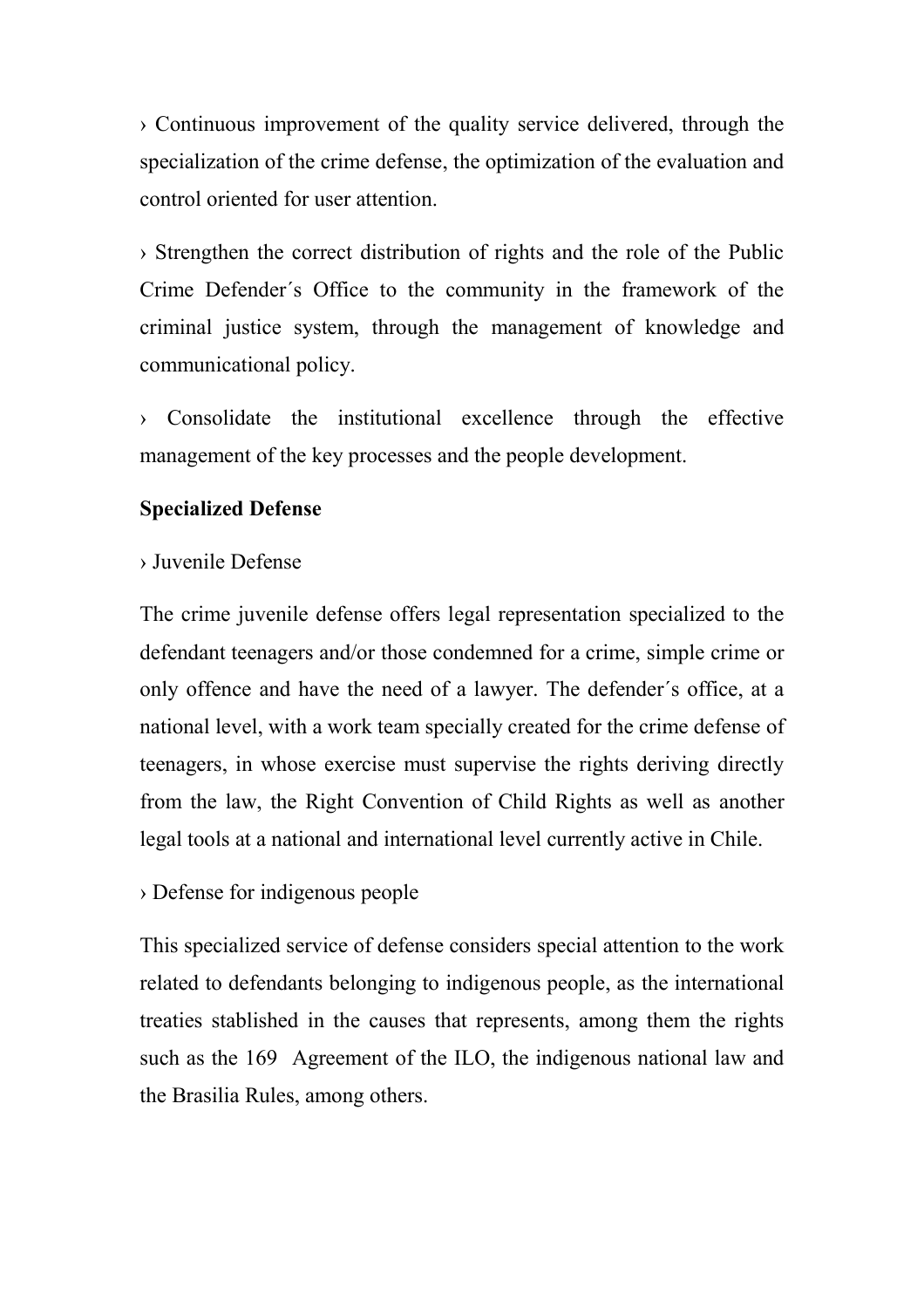The program is in charge of professionals specially trained, context in which the presence of intercultural facilitators that belong to indigenous people, take an active role in the defense.

› Defense of migrants and foreigners

The purpose of this specialized defense model is to procure the application of all the constitutional guarantees focused on migrants or foreigners, to guarantee the effective access to justice of these vulnerable groups.

To exercise these benefits, the defenders must be aware of the vulnerability situation in which the foreigner defendant is set, to know about the specific rights that help the person and above all, the special legislation applicable to them.



# › Prison Defense

The prison defense is directed to adults condemned under the criminal justice system that are confined in jail, in an establishment administered by the Prison Service of Chile.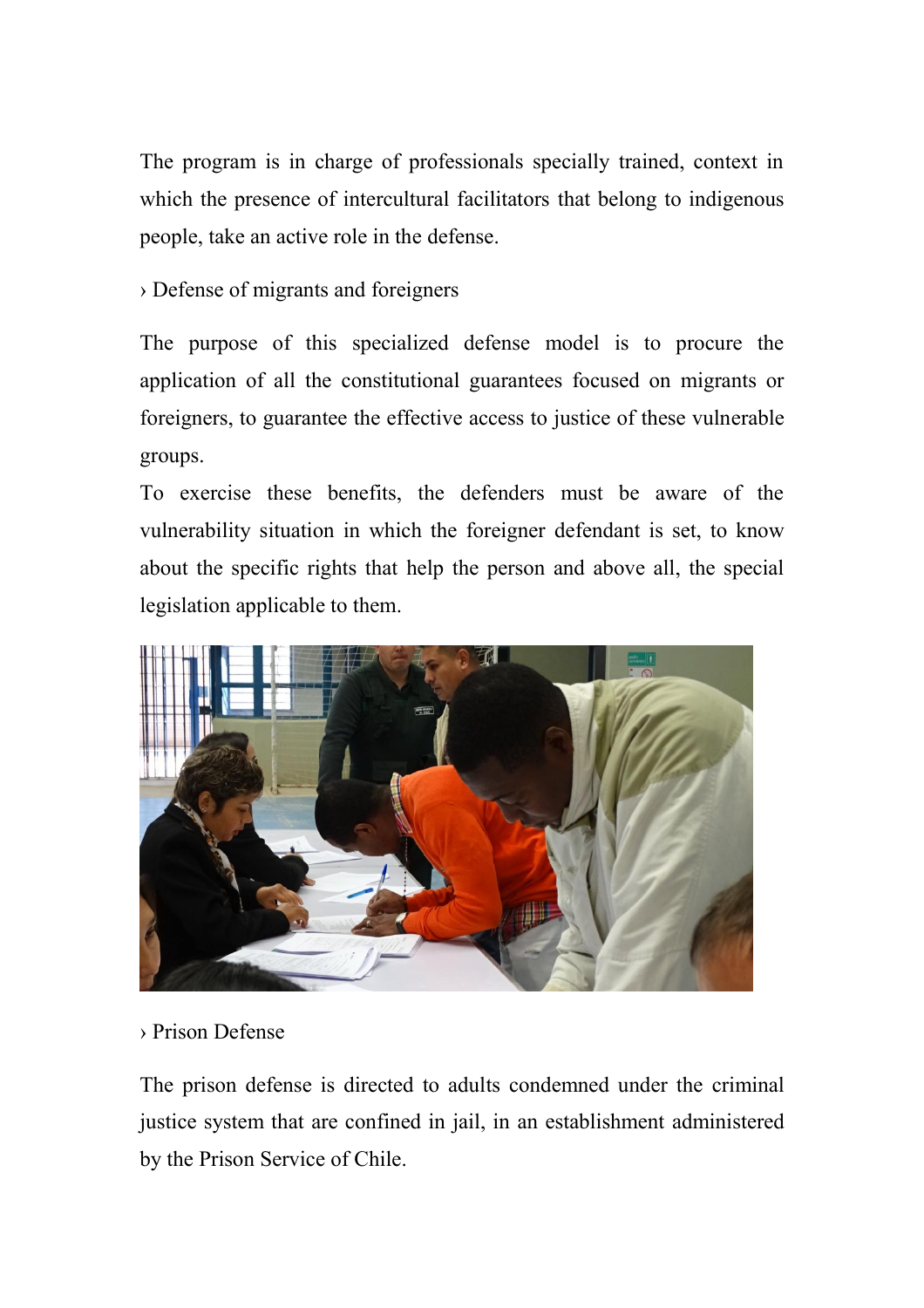The prison defense service includes several legal proceedings and extrajudicial ones that last until the complete execution of the sentence. The objective is to safeguard the interests, guarantees and rights of the condemned. The attention is under the responsibility of an interdisciplinary group, made up by lawyers and social assistants, who are hired using the system of bid process.

#### **Innocent Project**

› The "Innocent Project" is an initiative of the Public Crime Defender´s Office created to acknowledge cases of people that have been unfairly imprisoned in Chile, as well as identifying the causes of errors that have led to this unfair deprivation of liberty. It started functioning in Chile in 2013 and, up to the current date, it has already 66 cases that exemplify the problems that undergo those that are accused of a crime without being guilty. All of them are published in the web site of the innocent project [www.proyectoinocentes.cl](http://www.proyectoinocentes.cl/) where any person can request help from the Public Defender´s Offices.

#### **Some Relevant Figures**

In the very beginning from the year 2001 until December 31, 2018, the Public Defender´s Office has delivered the defense service and guaranteed its rights to 4.409.838 defendants. Among them, 4.267.841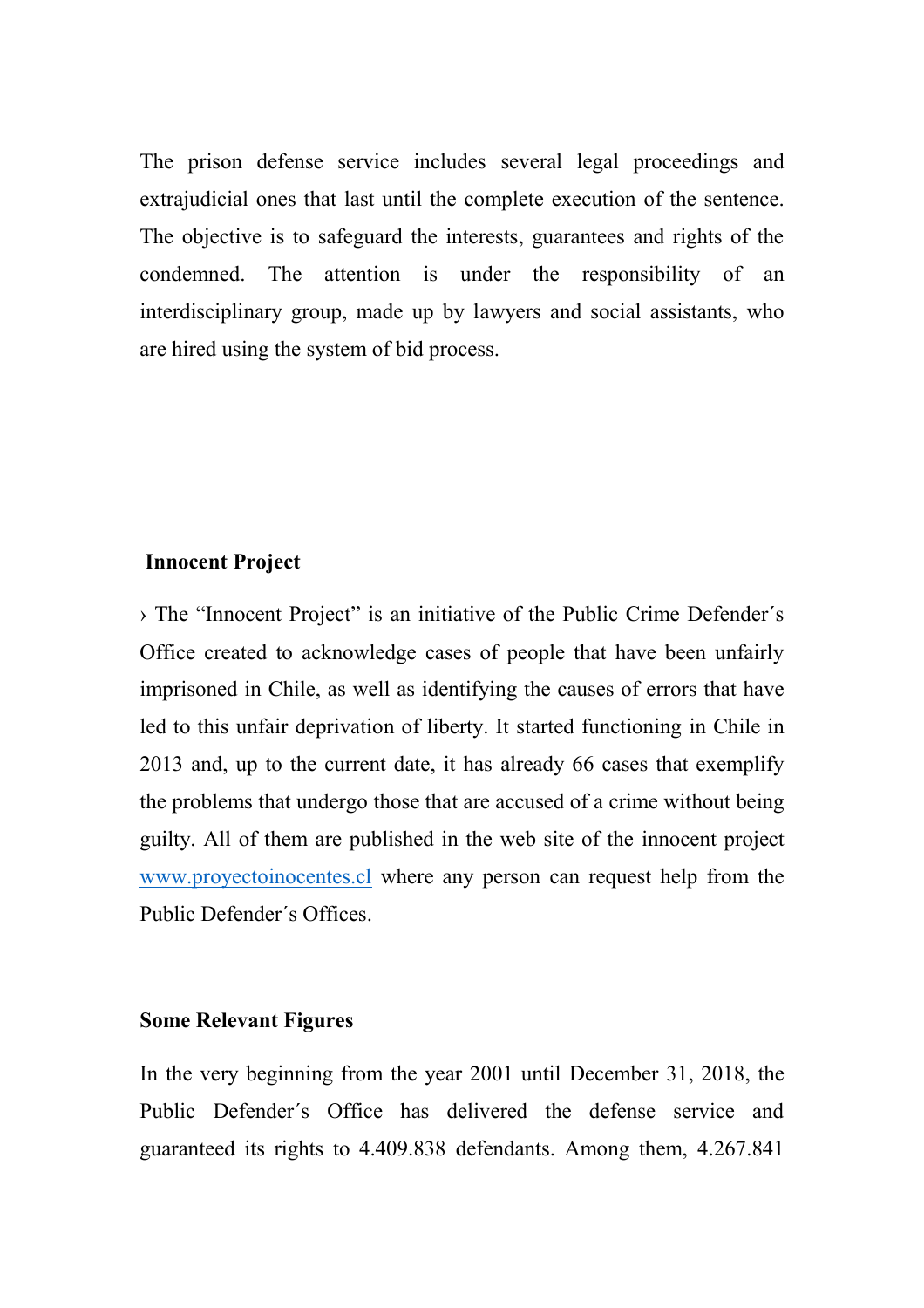have finalized its attention from the Institution, equivalent figure to 100% of the cause of defendant entered.

Up to December 31 2018, the Public Defender´s Office had an effective provision of 757 public officers, out of which 255 had a legal quality of public servant personnel and 462 hired, including the 190 local defenders considered in the Law N° 19.718.

The budget of the Public Defender´s Office for the year 2018 reached the figure of M\$ 57.589.605 and the accrued expense up to December 31 was M\$ 58.906.465, equivalent to an execution of a 99,95% of the authorized budget, with which it was maintained the level of budgetary execution reached during the previous year with the same rate.

Concerning the mixed system up to December 31 2018, 249.461 causes were assigned to external service providers, corresponding to a 78% of the total income to the Public Defender´s Office, being the differential of the incomes assisted and served by public servants.

Concerning criminal defense; the specialization for the young, indigenous, migrants and convicted defense services is consolidated, thanks to the relevant trainings as well as advances in the formulation and updates of defense models in these areas, the defense is provided specialized.